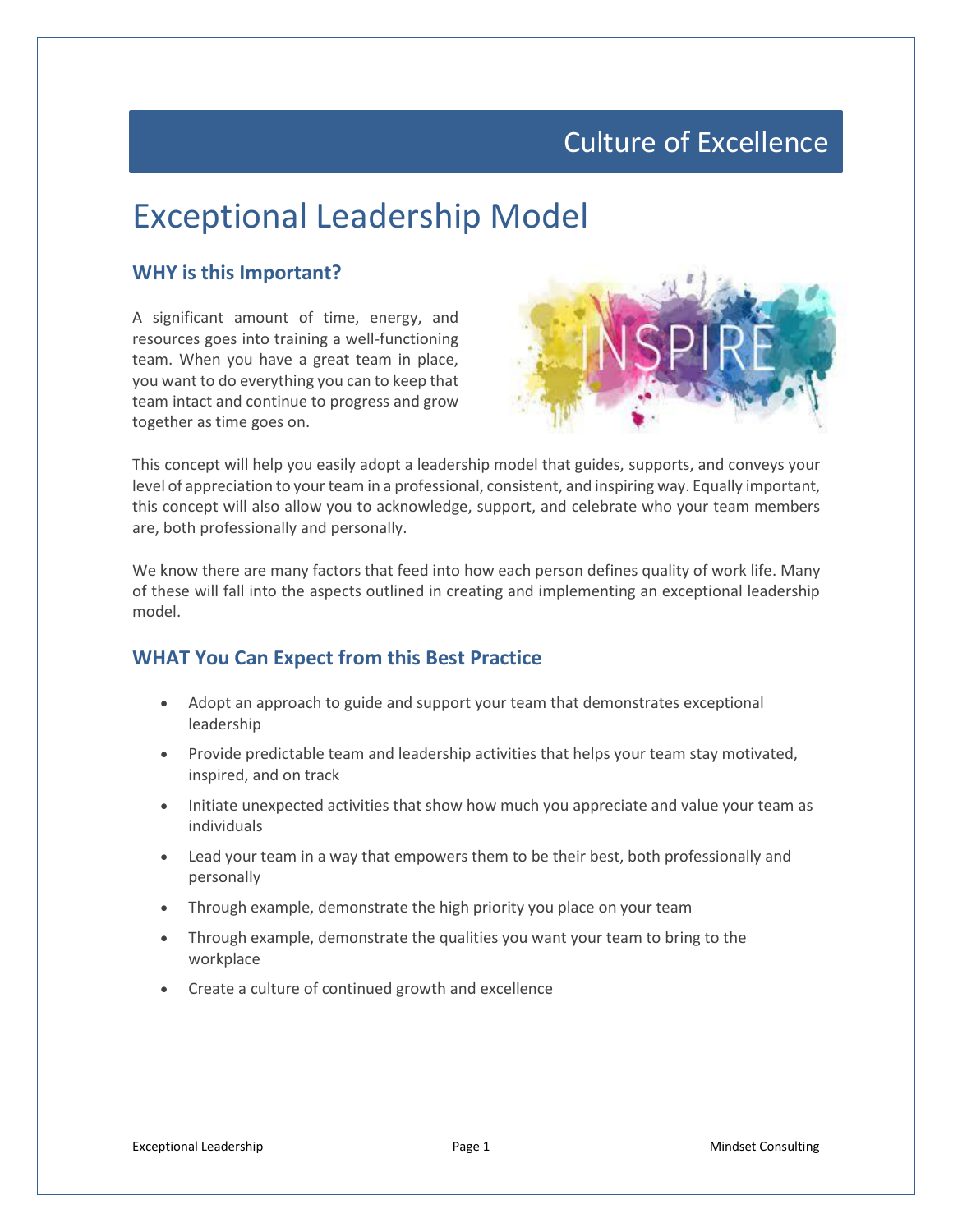# **HOW to Get Started**

### **Identify Your Preferred Leadership Activities**

- 1. Review Leadership Activities for Everyone to get a sense of the core activities related to exceptional team leadership.
	- o Annual Strategic Planning Session
	- o Annual Team Dinner/Event
	- o Thanksgiving Acknowledgement
	- o Quarterly Strategic Team Meeting
	- o Weekly Team Meeting
	- o Monthly Advisor Meeting
	- o Monthly Operations Meeting
- 2. Review Leadership Activities for Individuals to get a sense of the core activities related to exceptional team leadership delivered on a one-on-one basis:
	- o Annual Professional Planning Session
	- o Annual Compensation Review
	- o Mid-Year Professional Planning Meeting
	- o Birthdays
	- o Moments of Truth
	- o Mentoring & Training
- 3. Think carefully about the activities you would like to initiate this year for your team.
	- $\circ$  Refer to the Leadership Model Sample to help you get a sense of what this might look like.
- 4. Start to map out each of the activities you want to implement throughout the year using the Leadership Model Worksheet.
- 5. Decide who will be responsible for each of these activities:
	- o If you have a Business Manager or Operations Manager, you can delegate coordination of the Leadership Model to them, and they will coordinate the setup, scheduling, delivery, and ongoing implementation of the various Leadership Activities. Depending on the team structure and their responsibilities, they may own all, or parts, of the Leadership Model.
	- $\circ$  If you do not have a Business Manager, identify which of these you will 'own,' along with any others that can be delegated.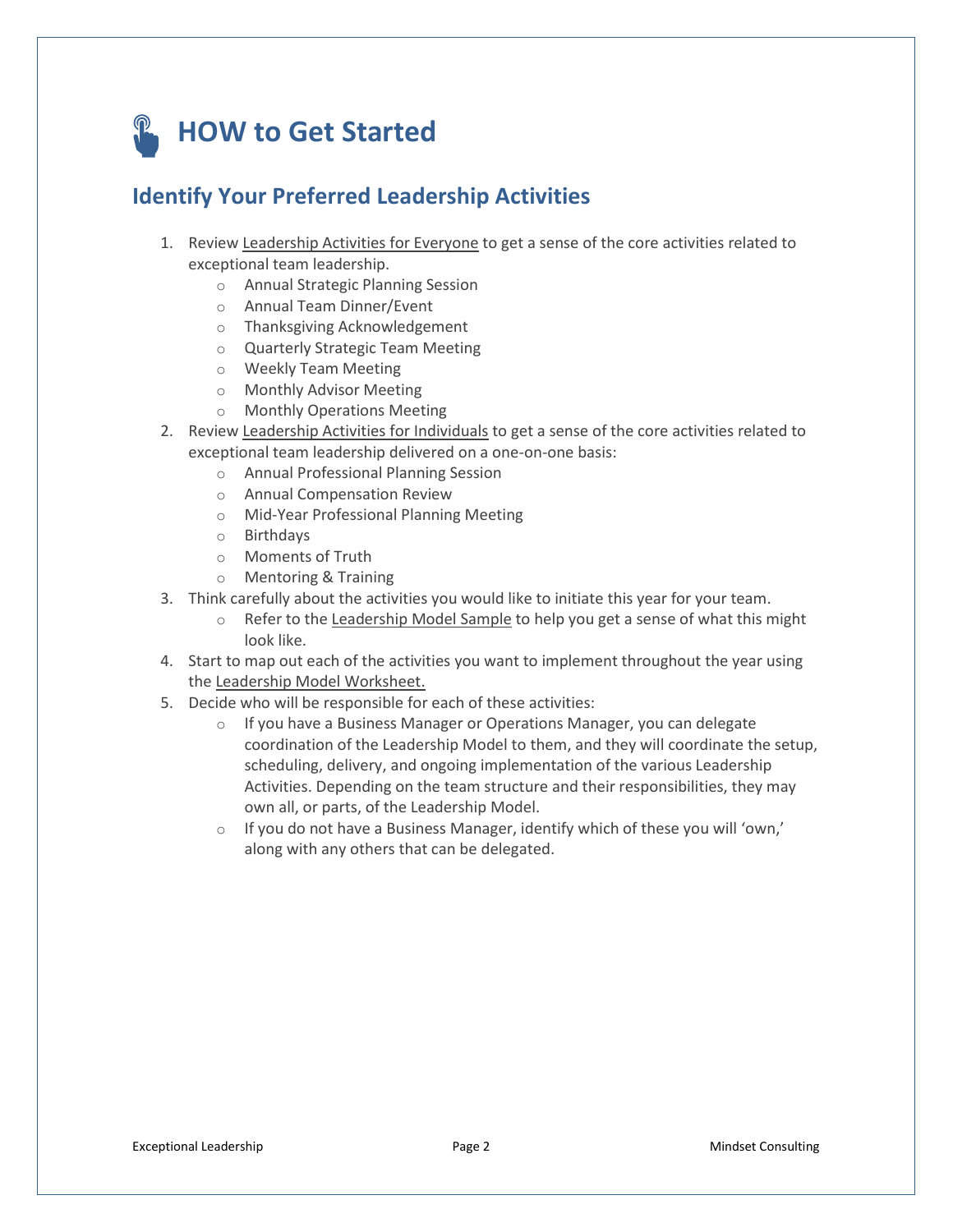#### **Initiate Your Leadership Model**

Once you've identified the Leadership Activities for the Team, and the Individuals on your Exceptional Leadership Worksheet, it is time to set it into motion.

- 1. Ensure preferred meeting days and times are identified for all regularly occurring meetings such as Monthly and Weekly Meetings and set these appropriately in the team calendar.
- 2. Ensure you have a plan in place for each of the other predictable, time-of-year Leadership Group Activities you are going to adopt.
	- o This means identifying the who, what, when, where, and how.
- 3. Next, ensure you have a plan in place for each of the time-of-year Leadership Activities for individual team members you are going to adopt.
	- o This means identifying the who, what, when, where, and how.
	- $\circ$  When it comes to Moments of Truth for individual team members, start looking out for these immediately.
		- Refer to Common Moments of Truth to get you started.
		- **■** Use the Team Member Profile Template to begin documenting the important information about each of your team members.
- 4. The best way to ensure this is delivered flawlessly year-in and year-out, is to have all items triggered on the calendar and/or CRM in a way that allows for everyone to be fully prepared for what is coming up next.
- 5. Embrace an element of PLAY in your Leadership.
	- o To learn more about some other great ideas you may want to initiate, review Energize Yourself & Others Through PLAY.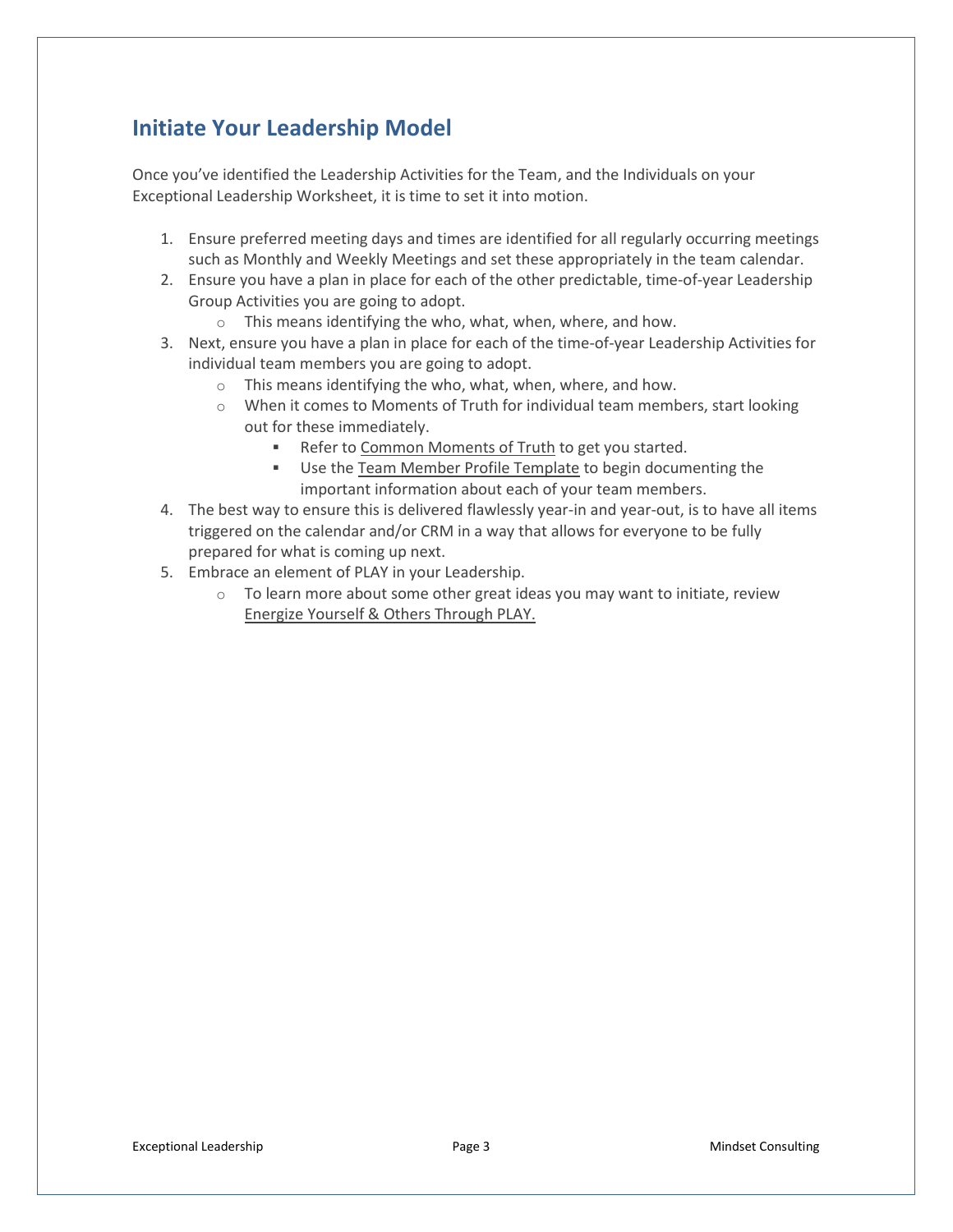### **Leadership Activities for Everyone**

There are several leadership activities which involve and engage the entire team and intended for everyone:



We highly recommend all teams initiate the **Annual Strategic Planning Session**, **Quarterly Strategic Meetings**, and the **Weekly Team Meeting**, previously described in great detail.

Depending on the size and structure of your team, it may also be beneficial to add **Monthly Advisor Meetings** and **Monthly Operational Meetings**. This will allow the respective groups to work on specific items together, in detail, keeping the Weekly Team Meeting more focused on items that everyone can discuss. If you have a Business Manager, Operations Coordinator, or Senior CSA they are often more than capable of running the Monthly Operations Meeting, so your presence is generally not necessary.

Sprinkled on top of these various professional meetings are a couple of team appreciation activities that involve an annual **Team Dinner or Event** and a **Thanksgiving Acknowledgement.** The Team Dinner or Event is sometimes included with the Annual Strategic Planning Session so they can be covered off at the same time. Sometimes, however, they are completely separate, and at another time of year by choice. The Thanksgiving Acknowledgement is the perfect time of year for you to give each of your team members a beautiful handwritten card. The card would include a heartfelt message of your appreciation for their continued efforts, great attitude, and commitment to the advisory practice. You may also want to include a small gift or gift card to a store or service provider you know they would value and appreciate.

Exceptional Leadership **Exceptional Leadership Page 4 Page 4 Mindset Consulting**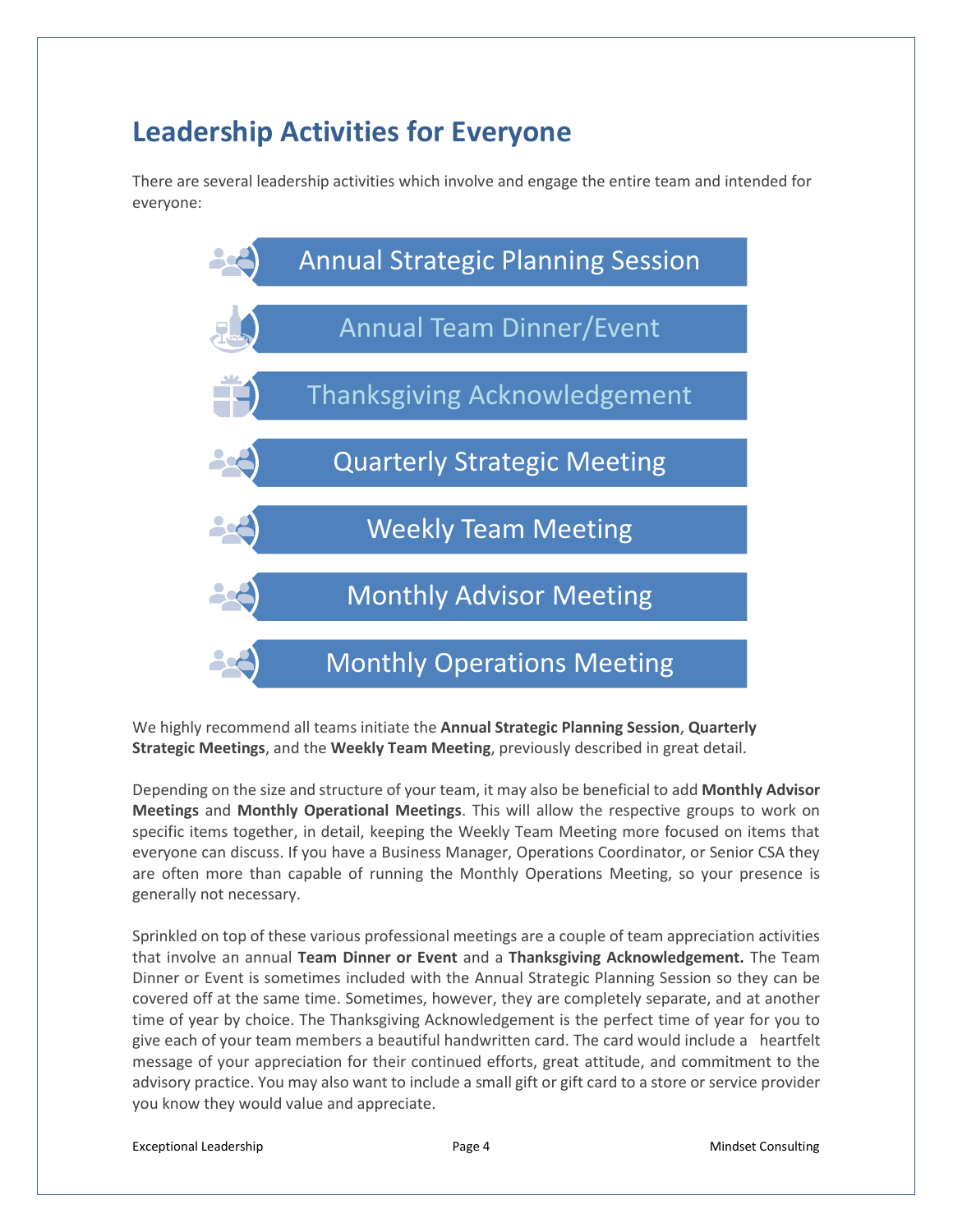### **Leadership Activities for Individuals**

There are also several leadership activities which involve and engage the individual team members over the course of the year:



We highly recommend all teams initiate the **Annual Professional Growth Planning Session, Mid-Year Professional Growth Meeting** and **Annual Compensation Review,** both of which are described in detail in **Pillar 4: Create a Culture of Excellence**.

Sprinkled on top of these professional activities are a couple of enjoyable and highly personalized methods of connecting meaningfully with your team members: **Birthday Acknowledgement** and **Moments of Truth.** You can decide how you would like to acknowledge birthdays on the team: a beautiful birthday card, going to lunch, ordering cake, or providing a gift/gift certificate. Birthdays are predictable and therefore can easily be added to your Exceptional Leadership Calendar Worksheet.

Moments of Truth, unlike Birthdays, are often unpredictable. This means we must practice active listening and pay attention to what is going on in the lives of our team members. This should include both professional and personal things so we can be sure to acknowledge the significant events in their lives.

Lastly, be sure to include **Mentoring & Training** activities for your team, where appropriate, throughout the year. These opportunities may change from year to year but be mindful of them.

Exceptional Leadership **Exceptional Leadership Page 5 Mindset Consulting**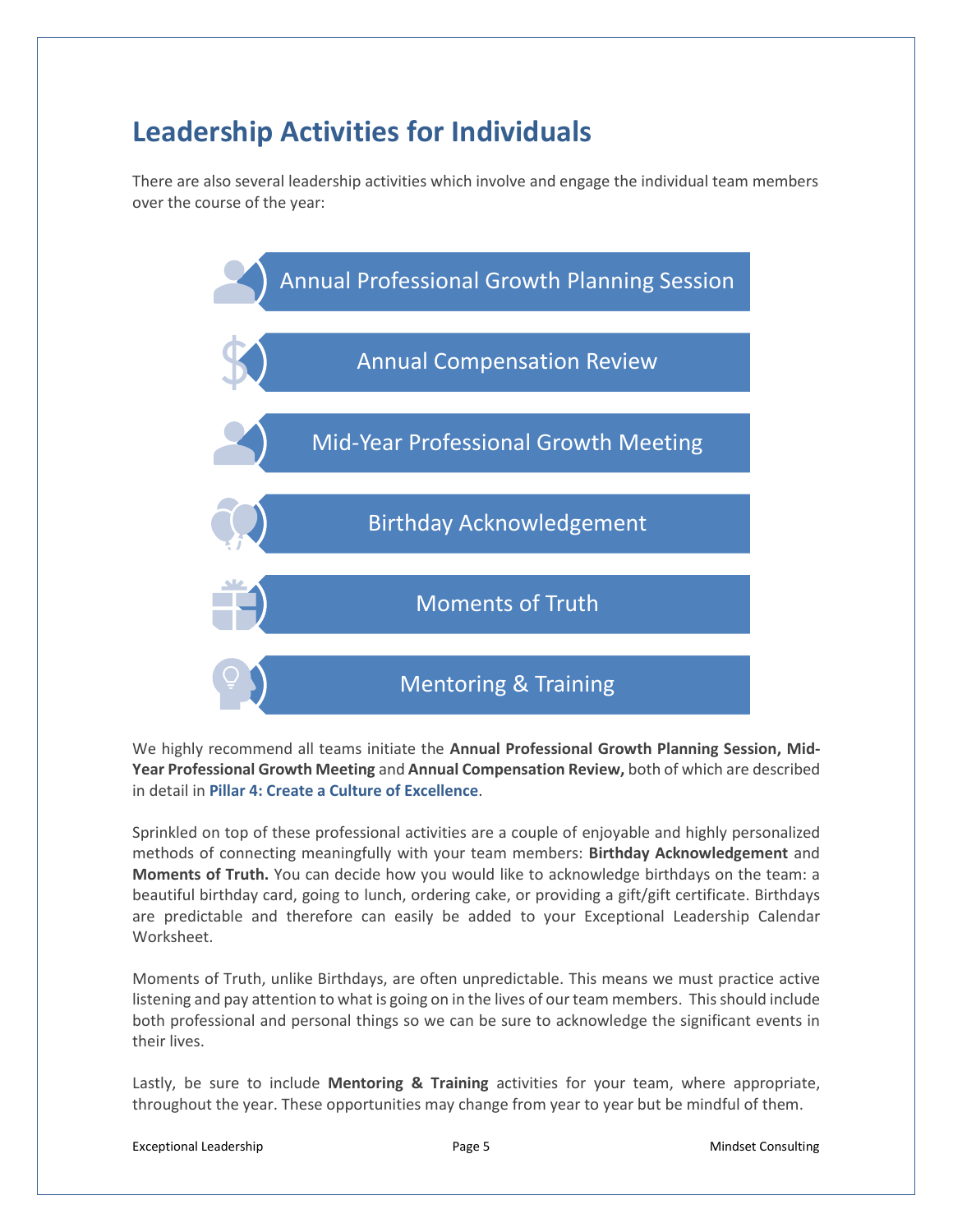### **Leadership Model Sample**

The calendar below provides a sample of what the leadership model may look like over the course of the year. You will want to set up your timeframes which work with the rhythm of your business.

Items not included on this schedule are individual Birthdays, Moments of Truth, and commitments related to Mentoring & Training.

| <b>JANUARY</b>                                                                                     | <b>FEBRUARY</b>                                                                                    | <b>MARCH</b>                                                                                |
|----------------------------------------------------------------------------------------------------|----------------------------------------------------------------------------------------------------|---------------------------------------------------------------------------------------------|
| <b>Quarterly Strategic Meeting</b>                                                                 |                                                                                                    |                                                                                             |
| <b>Monthly Advisor Meeting</b><br><b>Monthly Operations Meeting</b><br><b>Weekly Team Meetings</b> | Monthly Advisor Meeting<br><b>Monthly Operations Meeting</b><br><b>Weekly Team Meetings</b>        | Monthly Advisor Meeting<br><b>Monthly Operations Meeting</b><br><b>Weekly Team Meetings</b> |
| <b>APRIL</b>                                                                                       | <b>MAY</b>                                                                                         | <b>JUNE</b>                                                                                 |
| <b>Quarterly Strategic Meeting</b>                                                                 |                                                                                                    | <b>Professional Growth Mid-Year</b>                                                         |
| <b>Monthly Advisor Meeting</b><br><b>Monthly Operations Meeting</b><br><b>Weekly Team Meetings</b> | <b>Monthly Advisor Meeting</b><br><b>Monthly Operations Meeting</b><br><b>Weekly Team Meetings</b> | Monthly Advisor Meeting<br><b>Monthly Operations Meeting</b><br><b>Weekly Team Meetings</b> |
| <b>JULY</b>                                                                                        | <b>AUGUST</b>                                                                                      | <b>SEPTEMBER</b>                                                                            |
| <b>Quarterly Strategic Meeting</b>                                                                 |                                                                                                    | <b>Annual Strategic Planning</b><br><b>Session &amp; Team Dinner</b>                        |
| <b>Monthly Advisor Meeting</b><br><b>Monthly Operations Meeting</b><br><b>Weekly Team Meetings</b> | Monthly Advisor Meeting<br><b>Monthly Operations Meeting</b><br><b>Weekly Team Meetings</b>        | Monthly Advisor Meeting<br><b>Monthly Operations Meeting</b><br><b>Weekly Team Meetings</b> |
| <b>OCTOBER</b>                                                                                     | <b>NOVEMBER</b>                                                                                    | <b>DECEMBER</b>                                                                             |
| <b>Quarterly Strategic Meeting</b>                                                                 | <b>Thanksgiving</b><br>Acknowledgement                                                             | <b>Professional Growth Planning &amp;</b><br><b>Compensation Review</b>                     |
| <b>Monthly Advisor Meeting</b><br><b>Monthly Operations Meeting</b><br><b>Weekly Team Meetings</b> | Monthly Advisor Meeting<br><b>Monthly Operations Meeting</b><br><b>Weekly Team Meetings</b>        | Monthly Advisor Meeting<br><b>Monthly Operations Meeting</b><br><b>Weekly Team Meetings</b> |

Exceptional Leadership **Exceptional Leadership Page 6** Mindset Consulting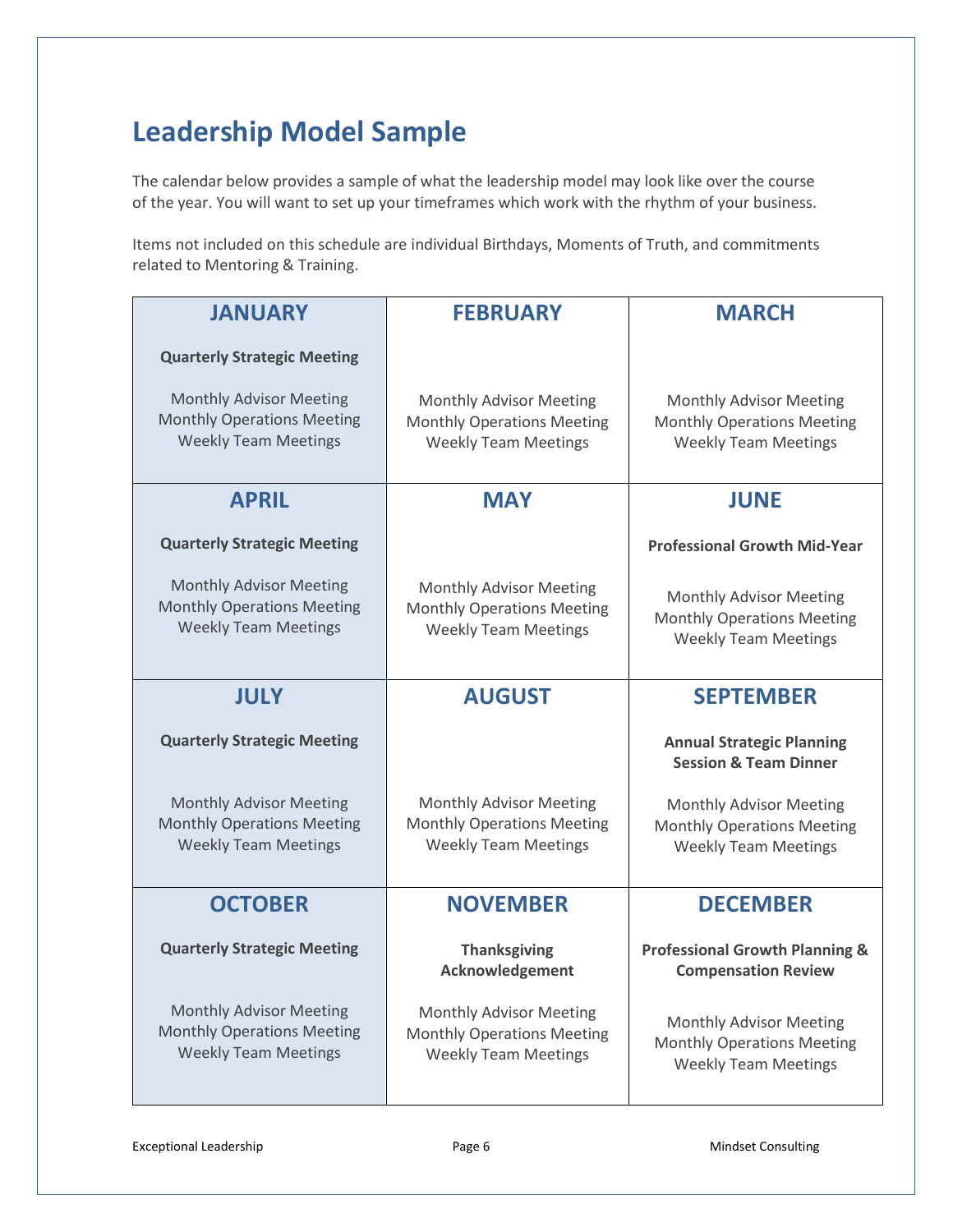## **Leadership Model Worksheet**

Use this worksheet to map out the Leadership activities you intend to initiate.

| <b>JANUARY</b> | <b>FEBRUARY</b> | <b>MARCH</b>     |
|----------------|-----------------|------------------|
| <b>APRIL</b>   | <b>MAY</b>      | <b>JUNE</b>      |
| <b>JULY</b>    | <b>AUGUST</b>   | <b>SEPTEMBER</b> |
| <b>OCTOBER</b> | <b>NOVEMBER</b> | <b>DECEMBER</b>  |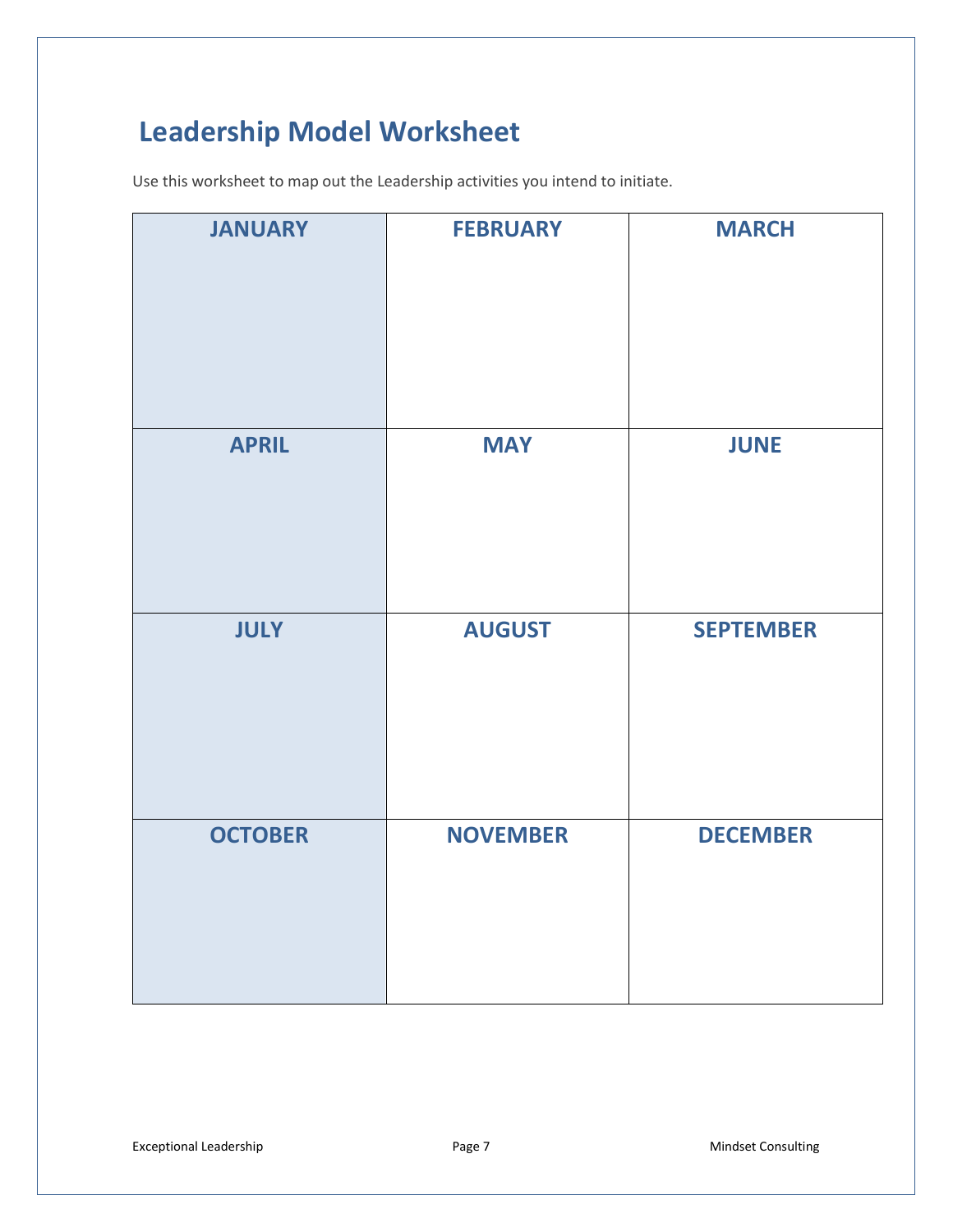### **Common Moments of Truth**

#### **Joyous & Fun Moments to Acknowledge**

- **Getting Married**
- Wedding Anniversary (milestone)
- Birthday (milestone)
- Birth of child (grandchild)
- Adoption of a child (grandchild)
- Child grown up and goes off to University (grandchild)
- Child grown up and moving on and out (grandchild)
- Academic, Art & Music or Sport accomplishments of child or grandchild
- **Empty nester**
- New pet welcomed into the family
- Promotion at work or other work accomplishment or change in career
- Graduation (Degree, Designation, Exam, Course, etc.)
- Retirement
- **Purchase 1st Home or New Home**
- Own Home (Mortgage Free)
- Purchase Vacation Home
- Purchase Recreational Vehicle (Sports Car, Sailboat, Motorcycle, RV, etc.)
- Purchase or Sell Business Assets
- Go on Significant Vacation
- Client well again after being sick or having surgery
- Other personal or professional accomplishments
- **E** Client Account Anniversary or Account Milestone (i.e., The Million Dollar Club)

#### **Other Important Moments to Acknowledge**

- Client, spouse, child, parents or other loved one spending time in hospital [illness, disease]
- Death of spouse, child, parent or other loved one (including family pet)
- Divorce or other serious family issues
- Loss of Employment
- Other personal obstacles or tragedies that impact the life of your client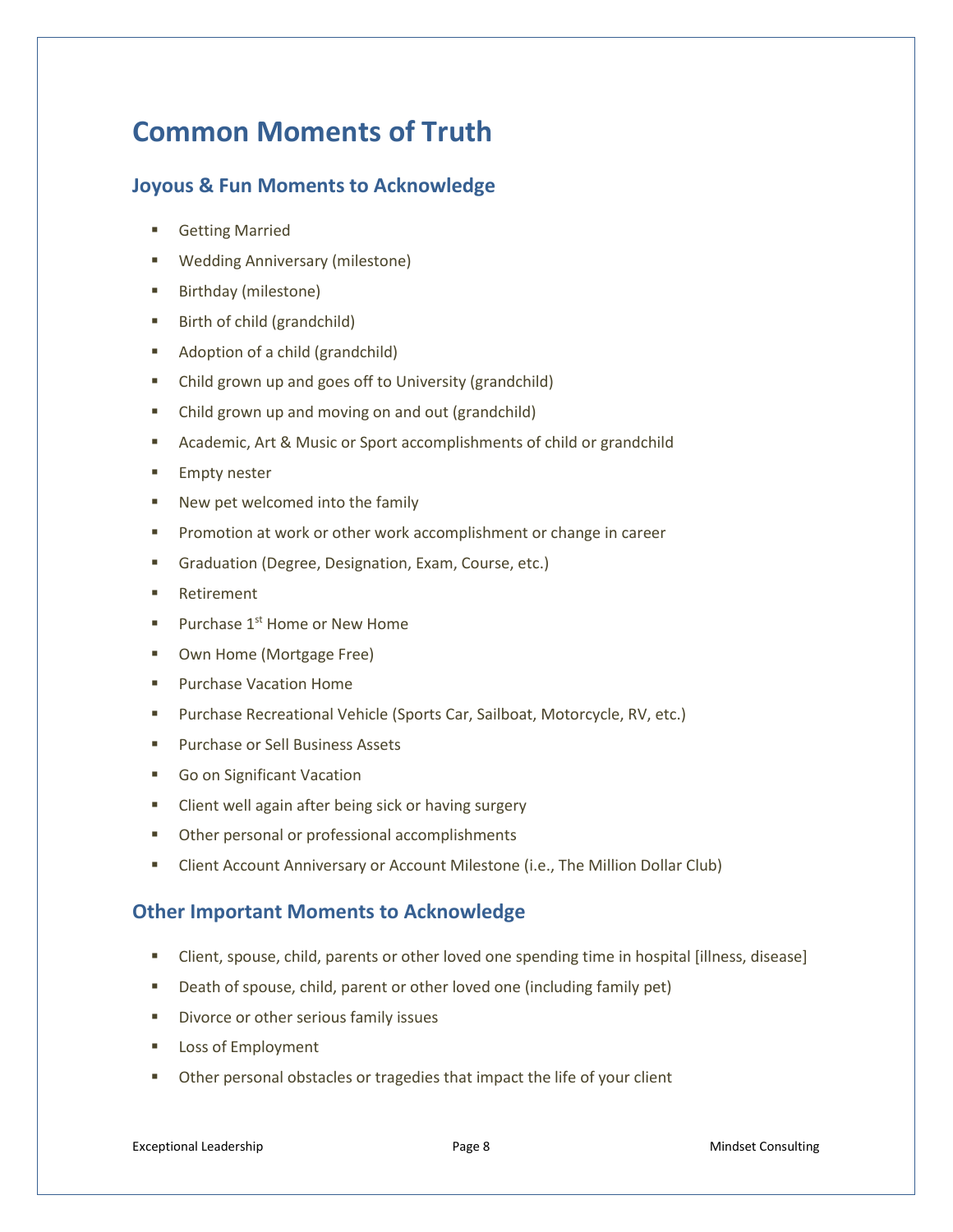### **Team Member Profile Template**

#### **FAMILY**

**Spouse** [Name, Anniversary date, etc.] **Children** [Names, Ages, Interests & Accomplishments] **Grandchildren** [Names, Ages, Interests & Accomplishments] **Pets** [What types, How many, Names & Ages] **Health Issues** [For client, spouse, or anyone in their immediate family] **Other Important Family Information [Specify]** 

#### **INTERESTS & RECREATION**

**Personal Interests** [Hobbies, Interest, Passions] **Travel** [Seasonal or other, Predictable, Favorite places to visit] **Cottage, Vacation Home, Boat & Time Share** [Any travel related to these] **Clubs & Professional Organizations** [Volunteer, Support or Board Member] **Charities & Worthy Causes** [Volunteer, Support or Board Member] **Sports & Recreation** [What do they Play, Coach, Watch] **Music** [What do they Play, Listen, Enjoy Live] **Reading** [Favorite types of Books, Authors, Topics, Genres] **Other Personal Interests [Specify]** 

#### **CAREER**

**Current & Future Education, Goals & Aspirations, etc.** 

Exceptional Leadership **Exceptional Leadership Page 9 Mindset Consulting**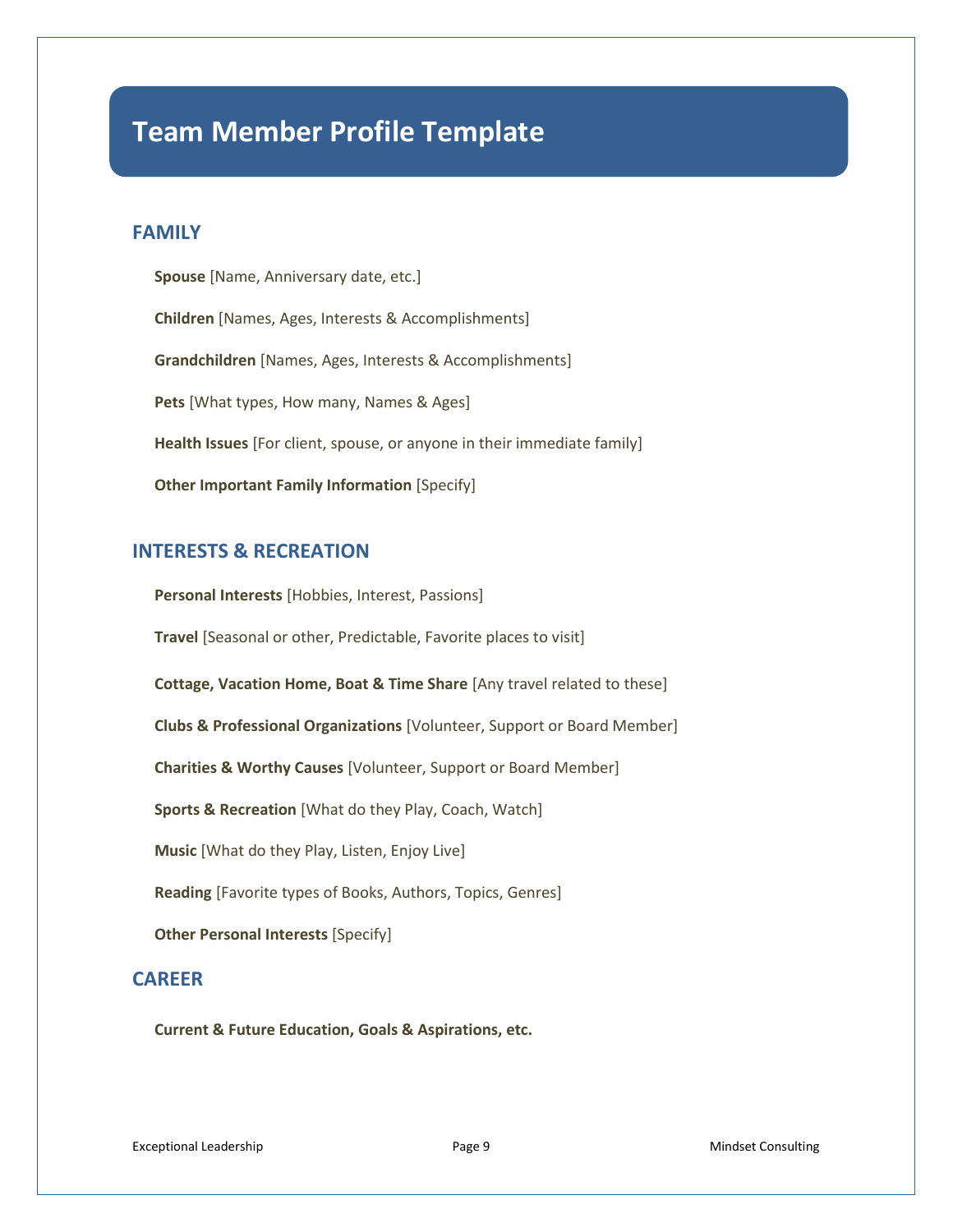### **Energize Yourself & Others Through Play**

The financial services industry is fast-paced, demanding, unpredictable, challenging, and riddled with compliance and regulation – in other words, it does not readily provide a lot of opportunity for FUN. Play is an essential part of keeping people balanced, light-hearted, inspired, and energized.

Here are a few things you can consider adding to your Leadership Model to inspire Play.

#### **Go FISHing!**

Have your team read the book FISH! This book covers four principles which create and maintain a positive, inspiring, fun, and energized team environment.

This easy one-hour read can be assigned to the team ahead of the Annual Strategic Planning Session. Everyone can come prepared with ideas on how to apply these four principles to the work environment.

# Revised and Re-Energized! A Proven Way to **Boost Morale and Improve Results**  $\overline{P_{\text{L}}P_{\text{L}}P_{\text{L}}P_{\text{L}}P_{\text{L}}P_{\text{L}}P_{\text{L}}P_{\text{L}}P_{\text{L}}P_{\text{L}}P_{\text{L}}P_{\text{L}}P_{\text{L}}P_{\text{L}}P_{\text{L}}P_{\text{L}}P_{\text{L}}P_{\text{L}}P_{\text{L}}P_{\text{L}}P_{\text{L}}P_{\text{L}}P_{\text{L}}P_{\text{L}}P_{\text{L}}P_{\text{L}}P_{\text{L}}P_{\text{L}}P_{\text{L}}P_{\text{L}}P_{\text{L$ rry Paul, and John Christensen

#### **Have FUN Contests**

There are many opportunities to have fun contents throughout the year

which may be based on sports, current events, team achievements & goals, or even personal activities of team members! Some teams have annual pools for specific sports the team is interested in, while others have had contests around specific events happening locally or around the world. Some have put together contests around meeting specific team goals (when and where) or the baby's due date of someone on the team who is expecting. You can even use an occasion like Halloween to encourage the team to dress up and/or decorate the office and have a contest for best prize.

Whatever it is, make sure it is light-hearted, involves everyone and has a quirky or fun prize that comes with bragging rights.

#### **It's a 'Secret'**

Some teams draw names to engage in the well-known "Secret Santa" over the month of December which can be fun. Of course, the best part is trying to figure out who your "Secret Santa" is. Other teams draw names each year to determine who is responsible for 'making the day' of someone on their birthday that year. This means each team member is responsible for organizing the birthday card, gift, lunch and/or decorating the workspace of the individual celebrating the birthday. Again, it's fun to determine who it was.

#### **Be Creative**

You know your team better than anyone, so be creative and introduce the element of PLAY into the work environment in a way you feel will be meaningful and fun.

Exceptional Leadership **Page 10** Page 10 Mindset Consulting Page 10